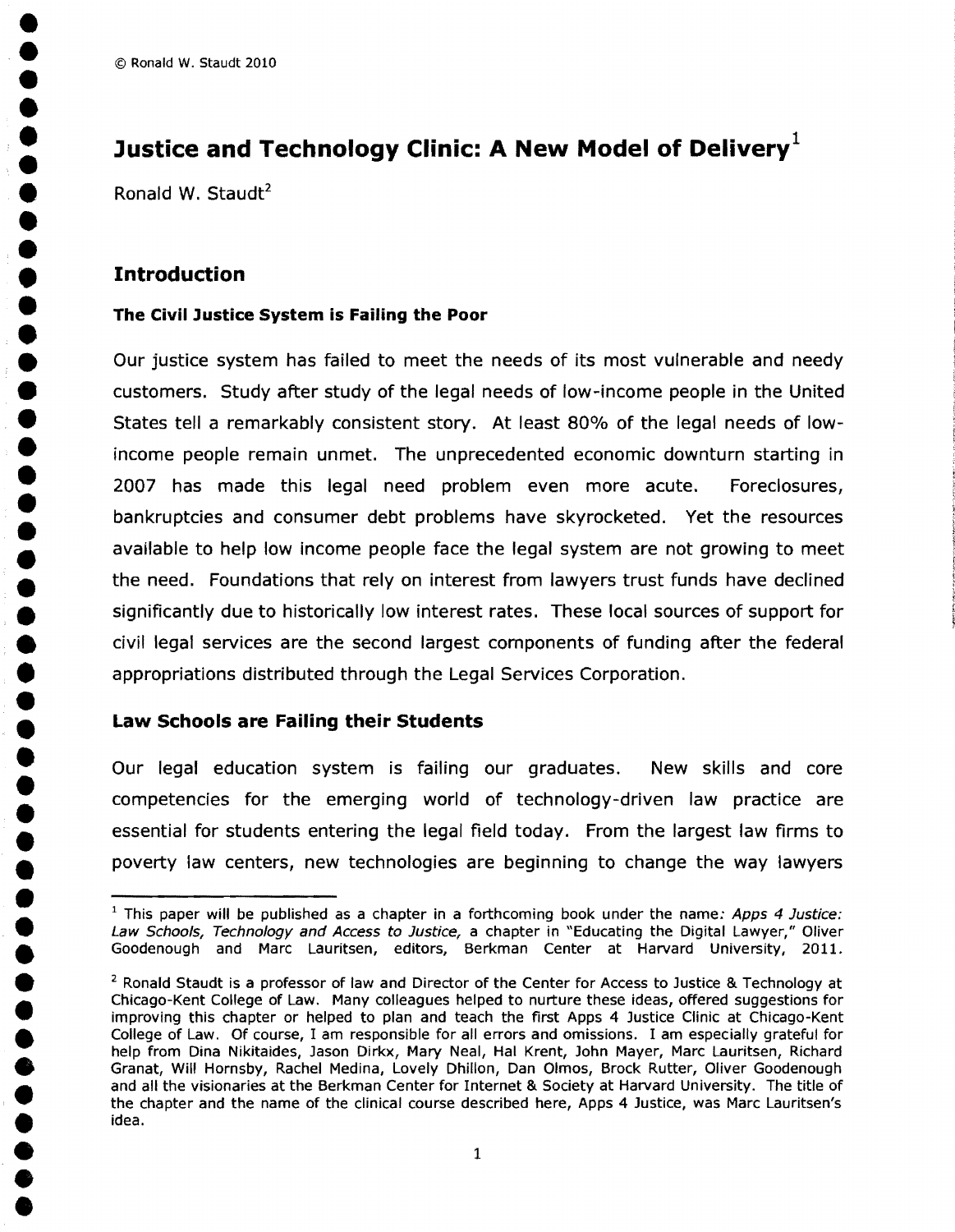$\bullet$  Ronald W. Staudt 2010

• • •

**•**<br>• •<br>•

•<br>•

•

**• • • •** 

•<br>•

•<br>•

•<br>•

•<br>•

• • •

•<br>•<br>•

•<br>•<br>•

**•**<br>•

**e**<br>•

• • • • •

deliver quality and economical services to clients. The same economic crisis that is exploding the number of poor needing legal services is also triggering an explosion of technology and change in large law firms. Large firms must respond to declining revenue from corporate clients and demands for fixed fee, rather than hourly • billing. To meet this new demand, large firms are turning to technology to<br>• automate discovery review, create flow charts of litigation and deal processes, • antingth is mode and hew demandy large mind are earning to teembogy to<br>
automate discovery review, create flow charts of litigation and deal processes,<br>
improve business methods and manage legal work to stay within fixed • improve business methods and manage legal work to stay within fixed fee<br>• budgets.<sup>3</sup> Yet, there are only a handful of law school courses and clinical improve business methods and manage legal work to stay within fixed ree<br>budgets.<sup>3</sup> Yet, there are only a handful of law school courses and clinical<br>opportunities where law students can learn the skills needed to thrive in opportunities where law students can learn the skills needed to thrive in today's technology-driven law practice.<sup>4</sup>

> This chapter proposes that every law school should offer its students an option to take an Apps 4 Justice Clinic. $5$  Such a clinical course can deliver essential education • for students entering a technology rich law practice and simultaneously improve our legal services delivery system for the poor.

### • • **Two Models of Self Sustaining Transformative Change**

The success of two modest grant initiatives points to a strategy that can deliver significant new resources to address these gaping holes in legal education and the fabric of the justice system.

• In the late 1960s through the late 1970s, a Ford Foundation grant program<br>
stimulated the creation of law school clinics that today make a significant, • If the face 1500s through the face 1570s, a Ford Foundation grant program<br>stimulated the creation of law school clinics that today make a significant,<br>continuing contribution to civil legal aid. • continuing contribution to civil legal aid.

<sup>&</sup>lt;sup>3</sup>See, for example, Association of Corporate Counsel: "The Legal Industry Is Changing: The ACC Value Challenge offers proven tools and tips to help you save time and money while increasing your value to Challenge offers p senior management." http://www.acc.com/valuechallenge/index.cfm, last viewed, Dec 14, 2010.

<sup>&</sup>lt;sup>4</sup>See, Brock Rutter, Survey of Existing Courses in Lawyer Use of Technology, Chapter *\_\_, infra.*<br><sup>5</sup>Apps 4 Justice Clinics are defined here to include all courses in which law students receive credit for

<sup>•</sup> See, Brock Ratter, Sarvey of Existing Courses in Early er ose of Technology, Chapter 2, Inna.<br>• <sup>5</sup>Apps 4 Justice Clinics are defined here to include all courses in which law students receive credit for<br>• irriting applic writing applications to be used by lawyers, their assistants or the public seeking justice within our legal system. Such applications can include online lessons, A2J Guided Interviews, document assembly templates, smart telephone apps or any other similar tool or resource.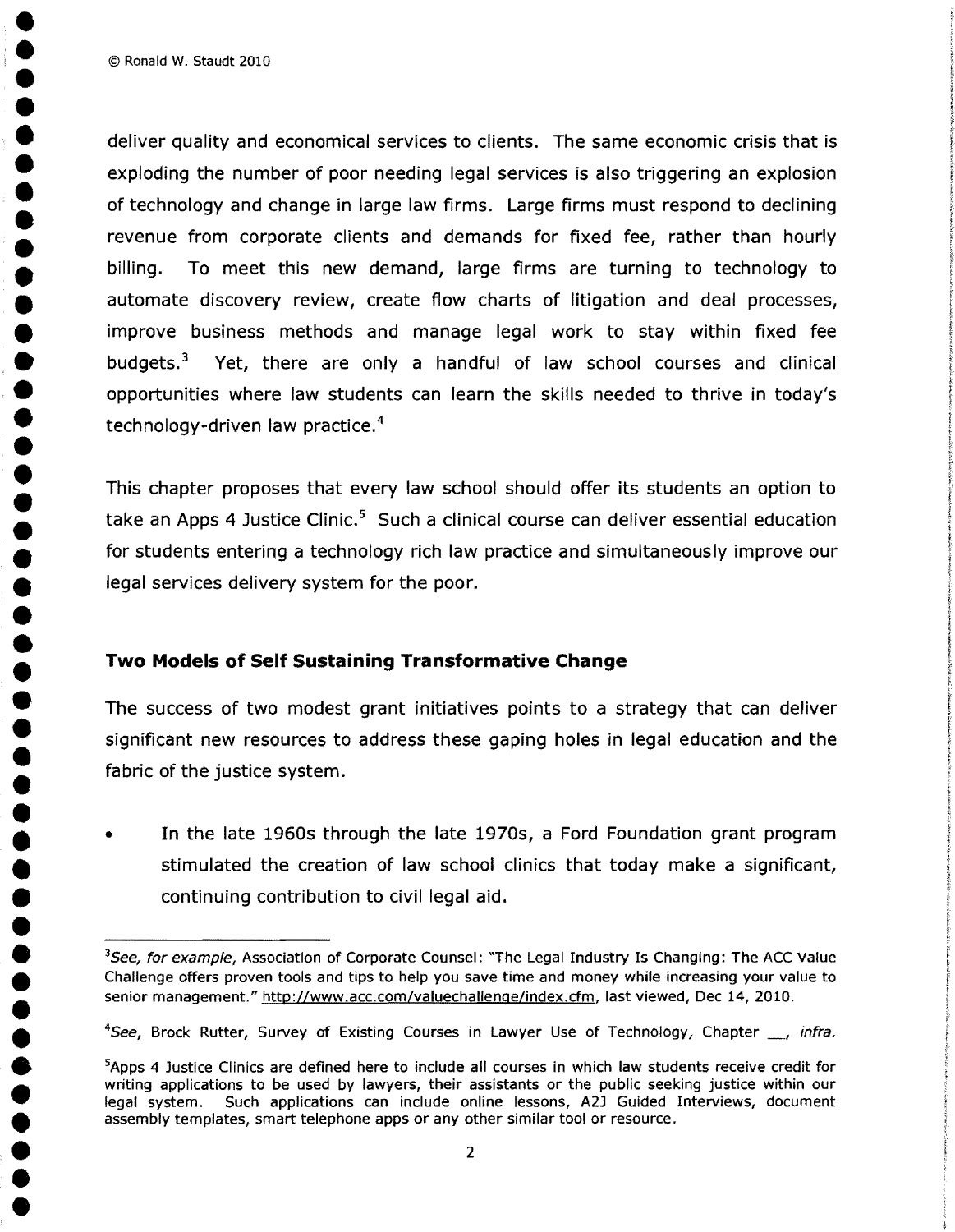• • • • •

• • •

•<br>•

**e**<br>•

•<br>•

•<br>• •<br>•

**•**<br>• •<br>•

• •• • • • • • • • •

• • •

•<br>•

•<br>•

**• • • • •** 

•

• In the past 10 years the Legal Services Corporation has administered a Technology Initiative Grant (TIG) program that has helped legal aid • programs to develop powerful new delivery tools resulting in significant expansion of legal aid to the poor.

This chapter proposes that law schools adopt a modest extension of the clinical curriculum to establish Apps 4 Justice Clinics that will teach law students how to build and deploy new web technologies that will increase access to justice for the poor.

### • **CLEPR's \$12 Million Incubates Clinical Legal Education, 1968-1977**

Today, clinical education in law schools contributes significant resources to help<br>meet the needs of low-income people for legal services. But this is a relatively roday, clinical education in law schools contributes significant resources to help<br>meet the needs of low-income people for legal services. But this is a relatively<br>recent development. The 5<sup>th</sup> Biennial Report 1977-78 from Education for Professional Responsibility (CLEPR) states that in 1969 there were • only a handful of law school clinics for credit. Yet by 1979 nearly every law school in the country had such a program. In ten years and with 12 million dollars, CLEPR triggered a sea change in law school structure: from a handful of clinical professors in 1969 to 1400 clinicians by 2000; from mere hundreds of hours of law student work on legal aid in the '60s to millions of such hours in 2000 and every year since.

> CLEPR had narrow and focused objectives. Its grants stimulated law schools to establish courses granting law school credit for student work in live client clinics almost always located in or near the law school building. CLEPR's financial and programmatic support helped to create a self-sustaining process that has survived long after CLEPR closed its doors and stopped making grants. Without any • continuing CLEPR stimulus, law schools now employ more than 1400 clinical professors whose students deliver legal services to low-income clients. In an essay written in 2002, David Luban calculated that students in U.S. clinical courses produced three million hours of legal services for the poor each year.<sup>6</sup>

<sup>&</sup>lt;sup>6</sup> David Luban, *Taking Out the Adversary: The Assault on Progressive Public-Interest Lawyers,*<br>91 Calif. L. Rev.209, 246 n108 (2003): "These assumptions (which are no better than educated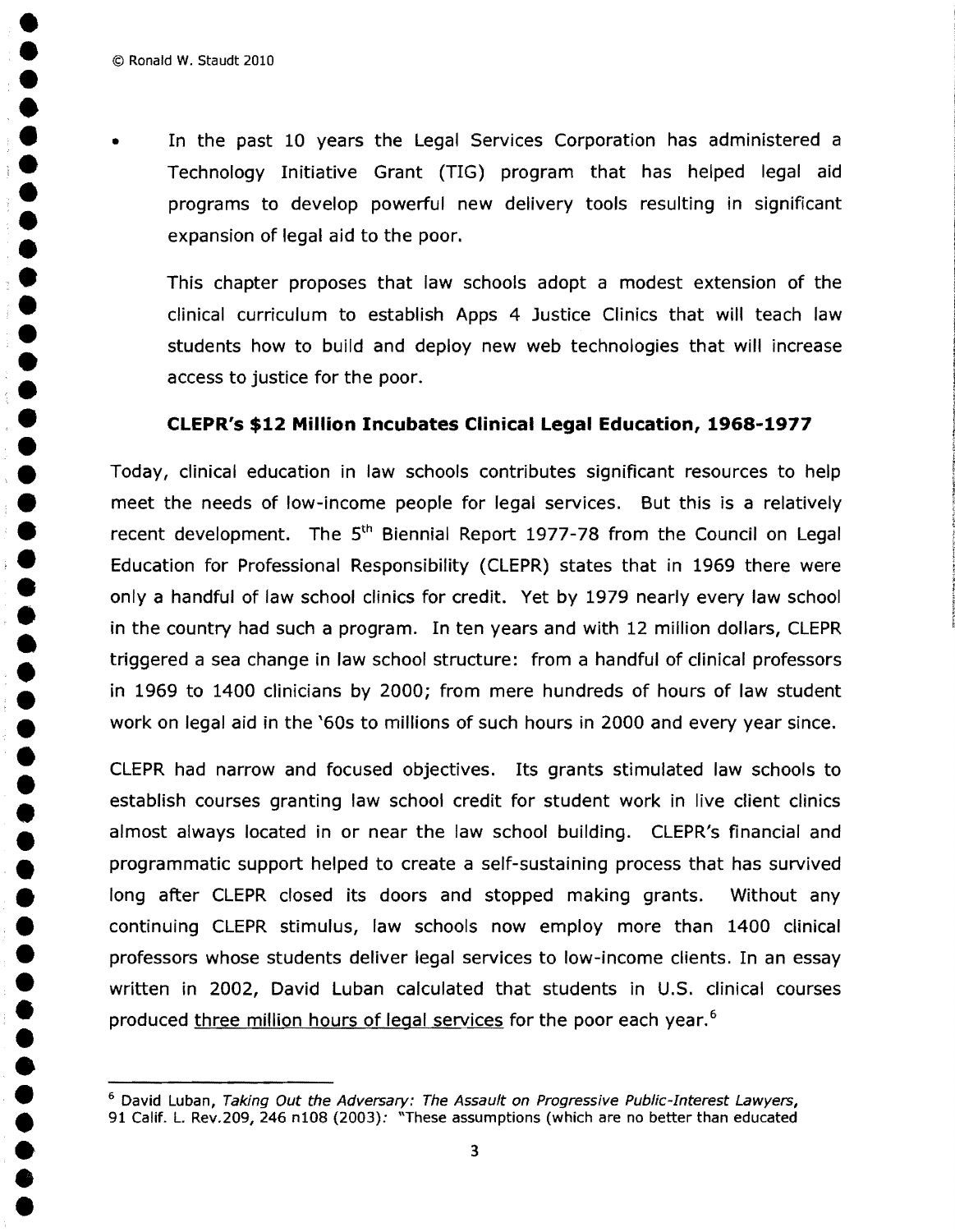© Ronald W. Staudt 2010 •

• • • • •

**•**<br>•

•<br>•

**•**<br>• **•**<br>•

• • •

•<br>•<br>• •<br>•<br>•

•<br>•<br>•

**•**<br>•

•<br>•

•<br>•<br>•

**•••** •

.<br>.<br>.<br>. •<br>•

•<br>•

•<br>•

•<br>•

•<br>•

## • **Legal Services Corporation's Technology Initiative Grants (TIG)** • **Create New Technologies that Expand Access to Justice, 2000- 2010** Create New Technologies that Expand Access to Justice, 2000-2010

• • When the legal Services Corporation (lSC) announced its first TIG grants in 2000, • there were very few legal aid programs funded by LSC that used document<br>assembly software. But in the past ten years, the TIG grant program has stimulated assembly software. But in the past ten years, the TIG grant program has stimulated the creation of a national support system and a community of legal aid experts who are building document assembly tools for repetitive delivery of simple legal aid services at an increasing rate.

Beginning in 2000, through these targeted TIG grants, LSC stimulated the creation<br>of a comprehensive national electronic infrastructure of statewide websites for legal aid advocates and the public. Those same technology grants helped to establish a or a comprenensive national electronic infrastructure or statewide websites for legal<br>aid advocates and the public. Those same technology grants helped to establish a<br>national document assembly server called NPADO<sup>7</sup> and a authors who are building high quality web-based tools for delivering repetitive legal services to low-income people. $8$  Funds from LSC and the State Justice Institute supported the creation of A2J Author, software that makes it feasible for non technical legal aid lawyers to write web applications for low-income people.<sup>9</sup>

• The TIG successes have been tracked and there are very large gains in the use of • document assembly software to prepare court forms and other client documents. In 2005, after the basic infrastructure was in place and a small group of legal aid

• guesses), imply 7,500 clinical students per semester, each contributing 200 hours of indigent representation, for a total of 1.5 million hours, or three million hours in an academic year."

<sup>7</sup> National Legal Services Document Assembly Server is managed by ProBono.net, a New York not-forprofit corporation that also provides web hosting services to 30 statewide legal aid web sites. The NPADO server, recently renamed Law Help Interactive, is available at https://lawhelpinteractive.org/.

<sup>8</sup> LexisNexis contributed HotDocs software for the national server and authoring software for each state's website team. HotDocs, Inc., now the owner of the HotDocs business, continues to make this contribution.

<sup>9</sup> See, Ronald W. Staudt, All the Wild Possibilities: Technology that Attacks Barriers to Access to Justice, 42 Loyola L. A. Law Rev. 1117 (2009).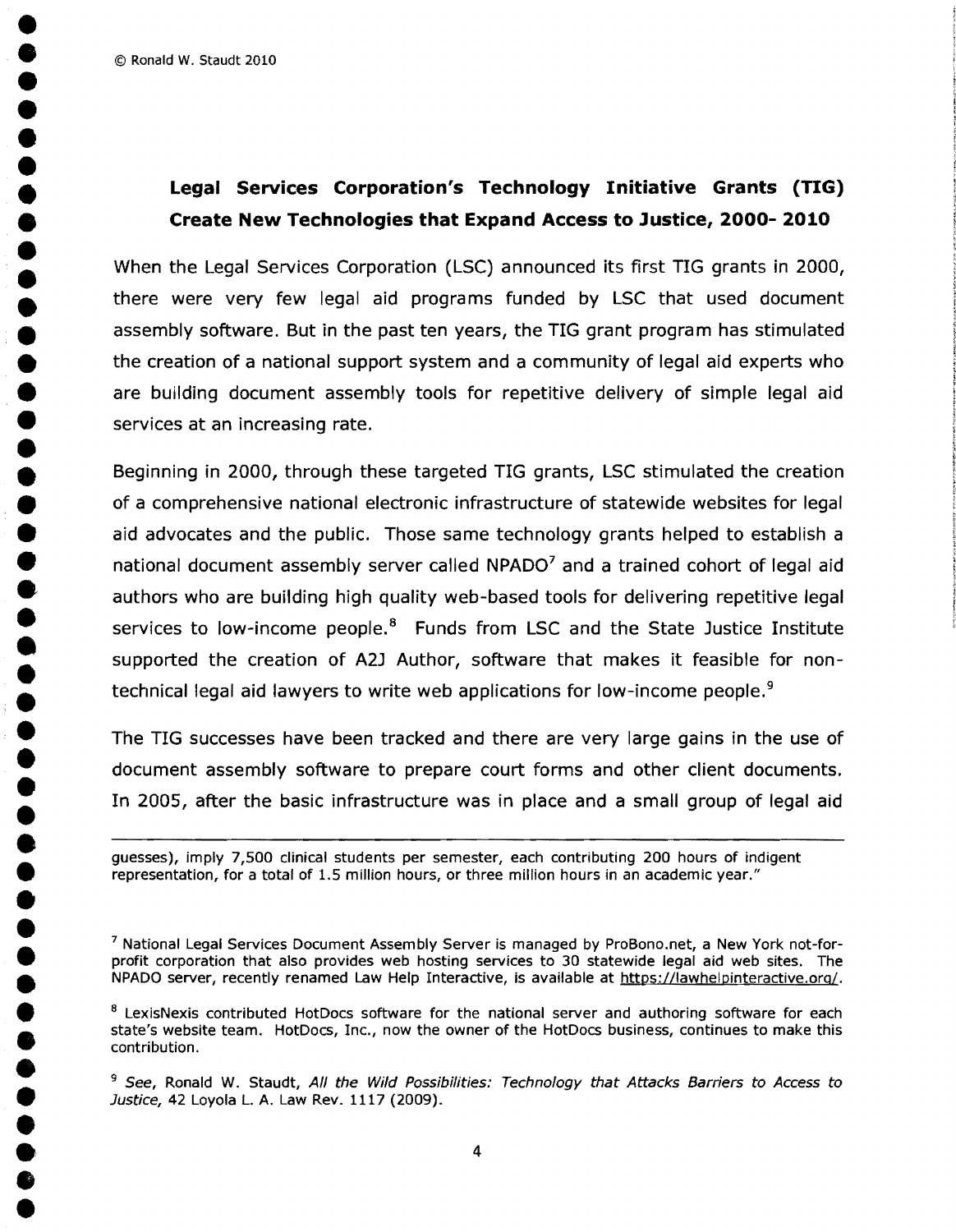• © Ronald W. Staudt 2010

•

•<br>•

•<br>•

•<br>•<br>•

**•**<br>• •<br>•

•<br>•

•<br>•

•<br>•

•<br>•

**•**<br>•

•<br>• •<br>•

•<br>•

**••** 

•<br>•

•<br>•

•<br>•<br>•

•

**••** •<br>•<br>• technologists had been freed to build automated tools for their clients, 32,000 interviews were hosted on the national server. In 2009 the number of interviews • grew to more than *<sup>263</sup> /000.* This growth in use and effectiveness is just the beginning. Since NPADO's inception in 2005, there have been 500,000 customer • interviews and *300/000* documents assembled for users.

These successes are impressive and they demonstrate the feasibility of improving • access to justice for low-income people using Hot Docs and A2J Author software. Despite the large numbers of interviews and completed documents, most of the • country has not adopted this approach. Most states and most areas of need have<br>
not yet been addressed. Thousands of templates and A2J Guided interviews are<br>
■ sected to fall the set this set the set the Free if falls i not yet been addressed. Thousands of templates and A2J Guided interviews are needed to fully implement this solution. Even if fully implemented, like painting the<br>Golden Gate Bridge, each template and A2J Guided Interview must be reviewed • Golden Gate Bridge, each template and A2J Guided Interview must be reviewed<br>• Periodically and maintained to keep current. There are decades of useful and • periodically and maintained to keep current. There are decades of useful and challenging work to do to get the most advantage out of this technology to increase challenging work to do to get the most advantage out of this technology to increase<br>access to justice for the poor. Apps 4 Justice Clinics offer an advantageous way to ● Branding work to do to get the most advantage out of this technology to increase<br>■ access to justice for the poor. Apps 4 Justice Clinics offer an advantageous way to amass the resources to build out the needed technolo maintain that technology over the long term.

# • • **Apps 4 Justice Clinics will Educate Law Students for Today's Law Practice • and Deliver a Technology Powered Boost to the Legal Services Delivery System.** • **System.**

• The success of the TIG funded projects has laid the foundation for a new law school initiative directed explicitly at delivering more extensive access to justice for low-<br>income people.<sup>10</sup> Law students can be taught to write and deploy advanced Law students can be taught to write and deploy advanced

<sup>&</sup>lt;sup>10</sup>At a Workshop held at Chicago-Kent College of Law in June 2006 experts from legal aid, the courts *and law schools examined a variety of models for bringing law students into the legal aid delivery* system in a more effective way. For a full description of the results of the June 2006 Workshop and a list of the experts who attended, see, Ronald W. Staudt, White Paper Leveraging Law Students and Technology To Meet the Legal Needs of Low-Income People,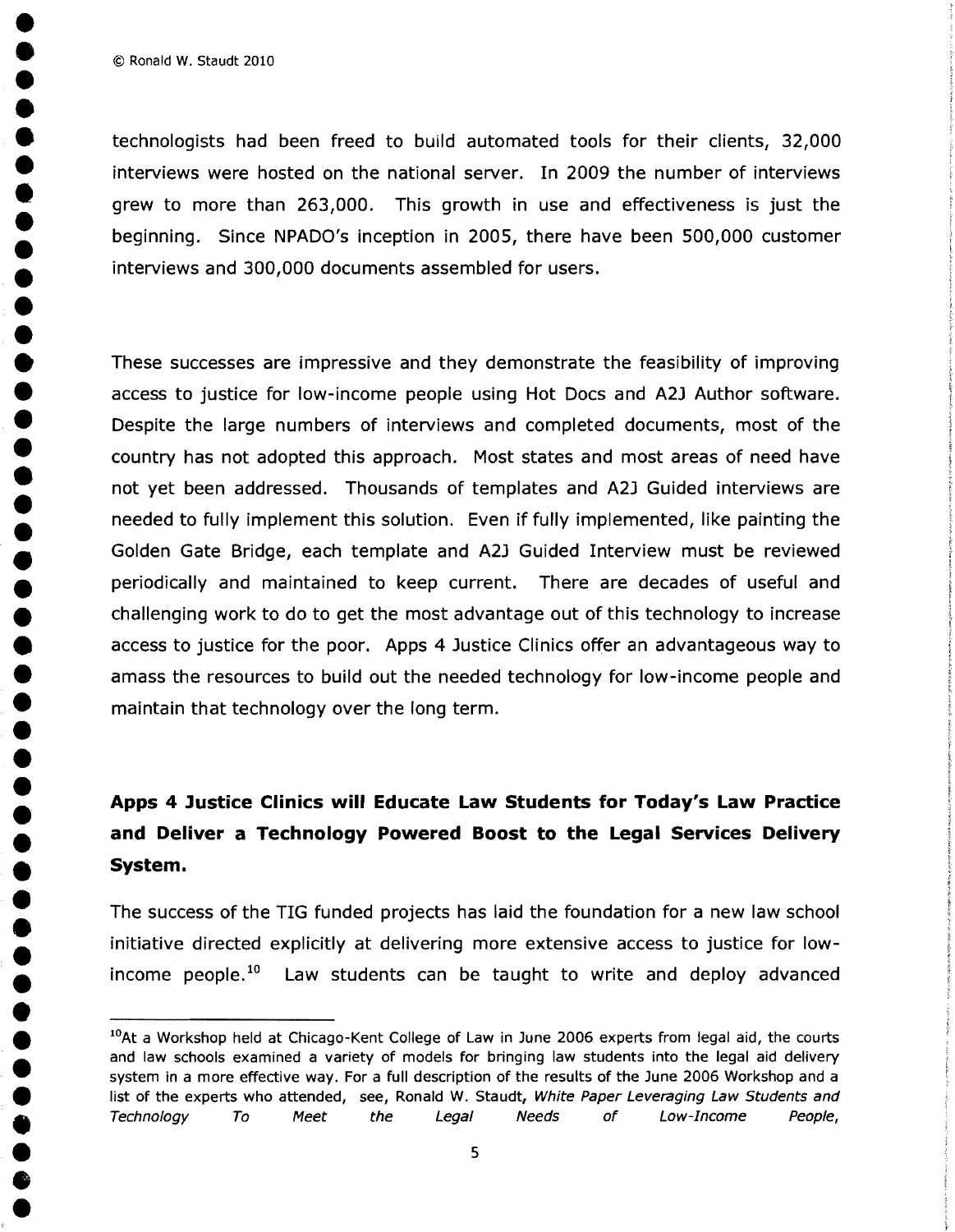• © Ronald W. Staudt 2010

•

•<br>•

•<br>•<br>•

•<br>•<br>•

•<br>•<br>•

•<br>•

•<br>•

•<br>•

**•**<br>•

•<br>•

•<br>•

•<br>•<br>•

•<br>•

•<br>•

•<br>•

**••** 

**•**<br>• •<br>•<br>•

•<br>•

**•**<br>• •<br>•

•<br>•

technology that uses statewide websites as platforms for 24/7 service delivery to<br>low-income people. While learning these tools, law students will be able to While learning these tools, law students will be able to contribute to legal aid websites as authors, programmers and editors. The best<br>setting for this "learning by doing" is within a traditional law school clinic under the<br>supervision of an experienced clinical educator. Skill • setting for this "learning by doing" is within a traditional law school clinic under the • supervision of an experienced clinical educator. Skills learned by students in such<br>
• "Apps 4 Justice Clinics" can be used for a variety of legal services, including fee-• "Apps 4 Justice Clinics" can be used for a variety of legal services, including fee-<br>based practices aimed at moderate income clients and emerging large firm practice based practices aimed at moderate income clients and emerging large firm practice systems triggered by fixed fee billing models now demanded by corporate clients. This model fits the historical pattern of the CLEPR successes of thirty years ago focused on establishing a permanent teaching cadre by increasing the availability of course credit for practical instruction aimed at real client problems.

# • • **Extended Example of a Successful Apps 4 Justice Clinic:** • **Justice &. Technology Practicum at Chicago-Kent**

In the fall 2010 semester, the author taught an Apps 4 Justice Clinic for the first<br>time at Chicago-Kent College of Law. The new course, Justice and Technology • time at Chicago-Kent College of Law. The new course, Justice and Technology<br>• Practicum, was a hybrid classroom and clinical offering.<sup>11</sup> The objective of the • Practicum, was a hybrid classroom and clinical offering.<sup>11</sup> The objective of the<br>
course was to teach perspectives and skills on justice and technology while building • course was to teach perspectives and skills on justice and technology while building<br>useful web resources to improve access to justice. For the first half of the semester • useful web resources to improve access to justice. For the first half of the semester<br>■ students worked through a modest list of assigned readings. Students met for a students worked through a modest list of assigned readings. Students met for a two-hour class each week to discuss and analyze those readings. During the second half of the semester, classes were devoted to instruction in the use of the software for building templates and A2J Guided Interviews, group work on projects and peer review of student performances.

https://www.abanet.org/legalservices/ejc/docs/white paper leveraging law students wsr 084.pdf (last viewed June 27, 2007.)

<sup>&</sup>lt;sup>11</sup> The web site supporting Justice and Technology Practicum for fall, 2010 contains the syllabus,<br>course description and links to collaboration tools that students used to communicate outside of class.<br>http://www.kentlaw course description and links to collaboration tools that students used to communicate outside of class. ● http://www.kentlaw.edu/faculty/rstaudt/classes/justicetech fall2010/index.htm ,last viewed,<br>December 18, 2010. <br>● 6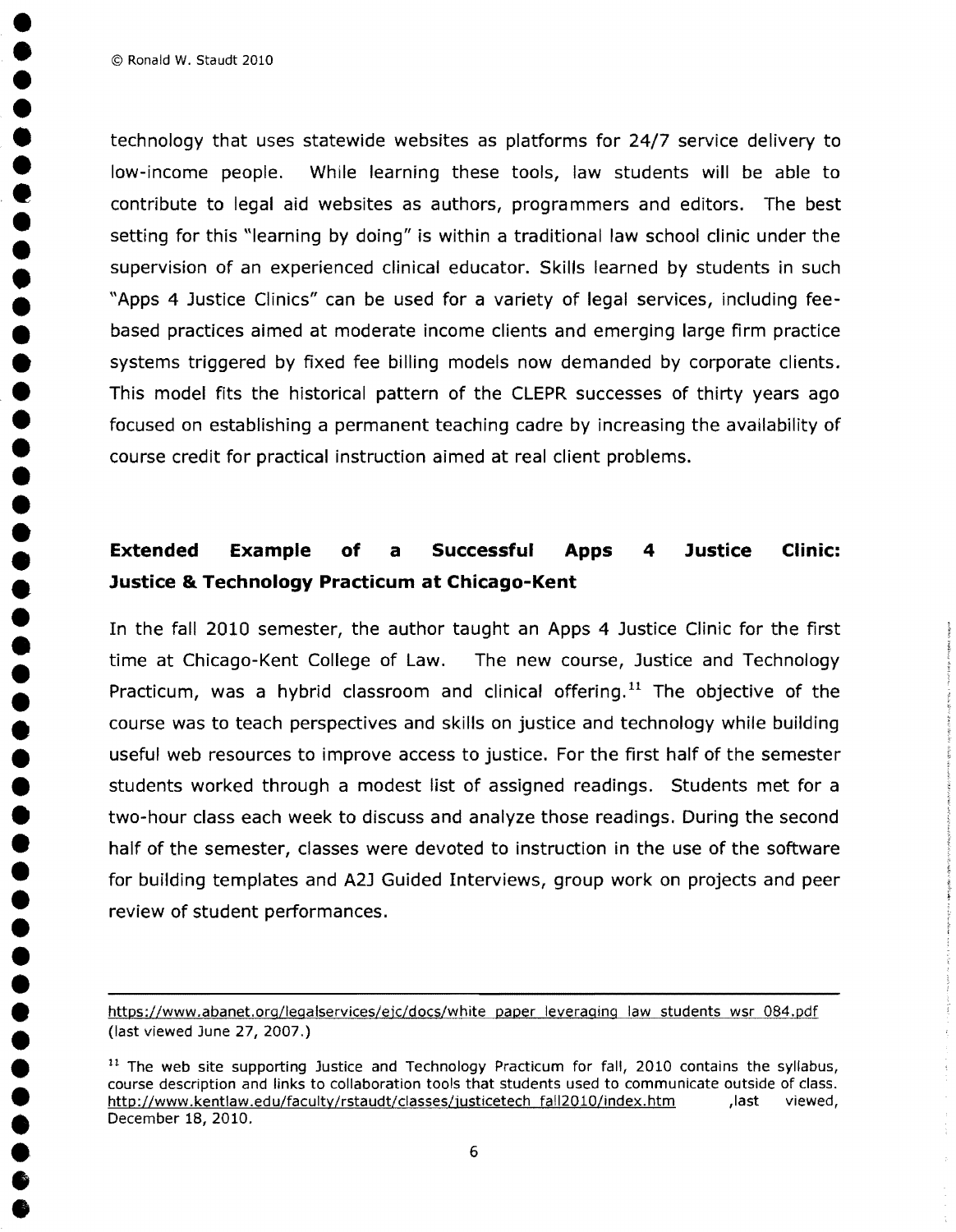© Ronald W. Staudt 2010

• •

•<br>•

•<br>•

**e**<br>•

•<br>•

•<br>•

•<br>•

•<br>•

**••** 

• • •

•<br>•

**•**<br>•

• •

**•**<br>• •<br>•

•<br>•

•<br>•

**•**<br>• •<br>•

•

•<br>• In addition to class attendance and readings all students were required to conduct<br>• • • • • field observations of potential customers and to produce three written • performances. Field observations put students in direct contact with self<br>• represented litigants seeking access to justice in local courts. The largest Illinoi represented litigants seeking access to justice in local courts. The largest Illinois e court house and the court building closest to Chicago-Kent is Cook County's Daley<br>Center. Students observed and helped self-represented litigants at the Daley Center for at least 20 hours during the first four weeks of the course. This work • Center for at least 20 hours during the first four weeks of the course. This work<br>• provided an experiential context for the legal research and software development • excellent for at reast 20 hours during the mst four weeks of the course. This work<br>• provided an experiential context for the legal research and software development<br>• that was at the center of the practicum. Observing s that was at the center of the practicum. Observing self-represented litigants at the • Daley Center helped students to understand their justice customers better and also to experience the practical legal environment in Chicago.<sup>12</sup>

• The practicum was structured to prepare students to build a document assembly • product that will assist self-represented litigants in achieving their justice goals. In template and an A2J Author Guided Interview for posting on the Illinois Legal Aid **•** template and an A2J Author Guided Interview for posting on the Illinois Legal Aid<br>Online public web site.<sup>13</sup> To accomplish this objective, students completed three  $\bullet$  Online public web site.<sup>13</sup> To accomplish this objective, students completed three written performances as follows: written performances as follows:<br>1. Project Scope Document a

• 1. **Project Scope Document and Research Memorandum:** The scope document is the initial planning document that underlies the creation process for a specific court form. The purposes of the document are to define the boundaries of the project, to identify the specific customers that the project will serve and to specify the exact legal needs the finished product will address. The scope document also identifies the legal and practical targets for investigation and research. In the research<br>
memorandum, students focus on the justice problem facing self-represented • memorandum, students focus on the justice problem facing self-represented<br>litigants. The memorandum serves as an audit trail explaining the law, procedure litigants. The memorandum serves as an audit trail explaining the law, procedure and other possibly undocumented information that might be helpful to a pro-se litigant using the proposed form.

<sup>&</sup>lt;sup>12</sup> Ronald W. Staudt, Technology for Justice Customers: Bridging the digital divide facing Selfrepresented Litigants, 5 U. Md. L.J. Race, Religion, Gender and Class 71 (2005).

<sup>&</sup>lt;sup>13</sup> See, Illinois Legal Aid Online, http://www.illinoislegalaid.org/, last viewed December 18, 2010.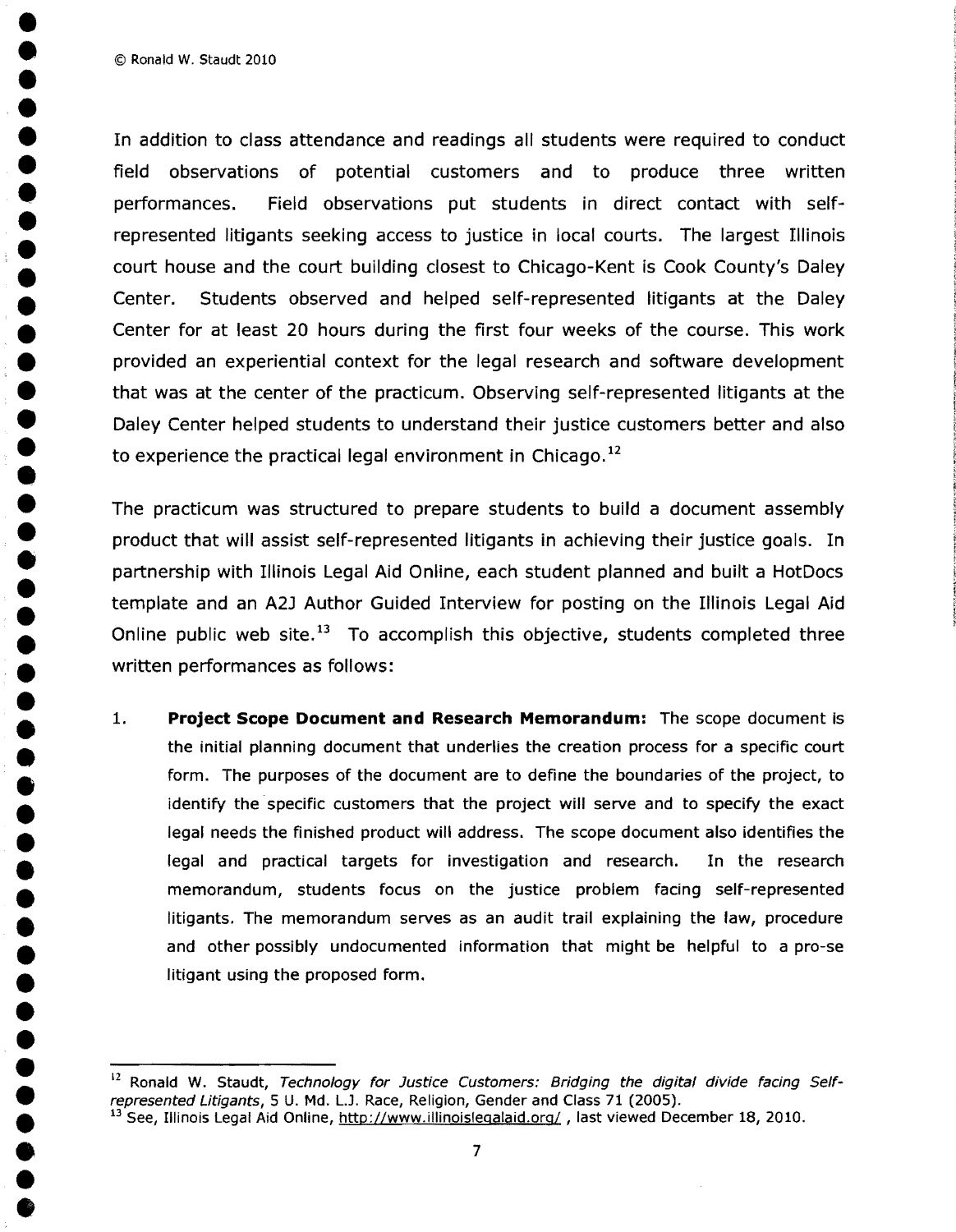•

•<br>•

•<br>•

•<br>•

•<br>•

•<br>•

•<br>•

•<br>•

•<br>•<br>•

**•**<br>•

•<br>•

•<br>•

•<br>•<br>•

•<br>•<br>•

•<br>• •<br>•<br>•

**•**<br>• •<br>•<br>• **•**<br>• **•**<br>• **•• •••** •<br>•<br>•

•

- 2. **Storyboard:** The storyboard is a graphical flowchart of the customer interview designed to make the interview efficient and as intuitive as possible for the customer. Students also focus here on using the appropriate wording, terminology, and learning links for each screen of the interview. The language and sentence structure for each screen of the interview is targeted at a  $5<sup>th</sup>$  grade reading level.
- 3. **HotDocs and A2l Author Development:** Using the storyboard as a reference, students write a HotDocs template and an associated A2J Guided Interview. Each • step of the Guided Interview should be designed to be easy for end-users to • complete and to provide all just-in-time learning that the customer will need to understand the interview.

• When students in the practicum completed the required HotDocs templates and A2J Guided Interviews, they exchanged their work product with another student for peer review. There were four additional reviewers during the course: Mary Neal, the Automated Document Manager at Illinois Legal Aid<br>Online, Jason Dirkx, a skilled teaching assistant, Dina Nikitaides, the project<br>coordinator of the Center for Access to Justice and Technology and the Online, Jason Dirkx, a skilled teaching assistant, Dina Nikitaides, the project • coordinator of the Center for Access to Justice and Technology and the<br>
author. All four reviewers read each submission, provided feedback and • author. All four reviewers read each submission, provided feedback and<br>
helped to guide revisions and improvements. helped to guide revisions and improvements.

The first offering of the practicum in fall 2010 was a success. Every student wrote a working HotDocs template and A2J Guided Interview. The student work product<br>was not ready for publishing on Illinois Legal Aid Online, but the work was 80% ● ■ MOTATING TIOLDOCS LETTIFIALE ATIO AZJ GUIDED TITLET VIEW. THE SLUDENT WOTK PROUDLE<br>■ Was not ready for publishing on Illinois Legal Aid Online, but the work was 80%<br>■ done and ready for final editing. The student eval outstanding. Every student reported that they found the course challenging and rewarding and eye-opening. Most of the students who enrolled in the first course signed up to take an advanced version of the practicum in 2011 to complete work on their projects and tackle more advanced forms.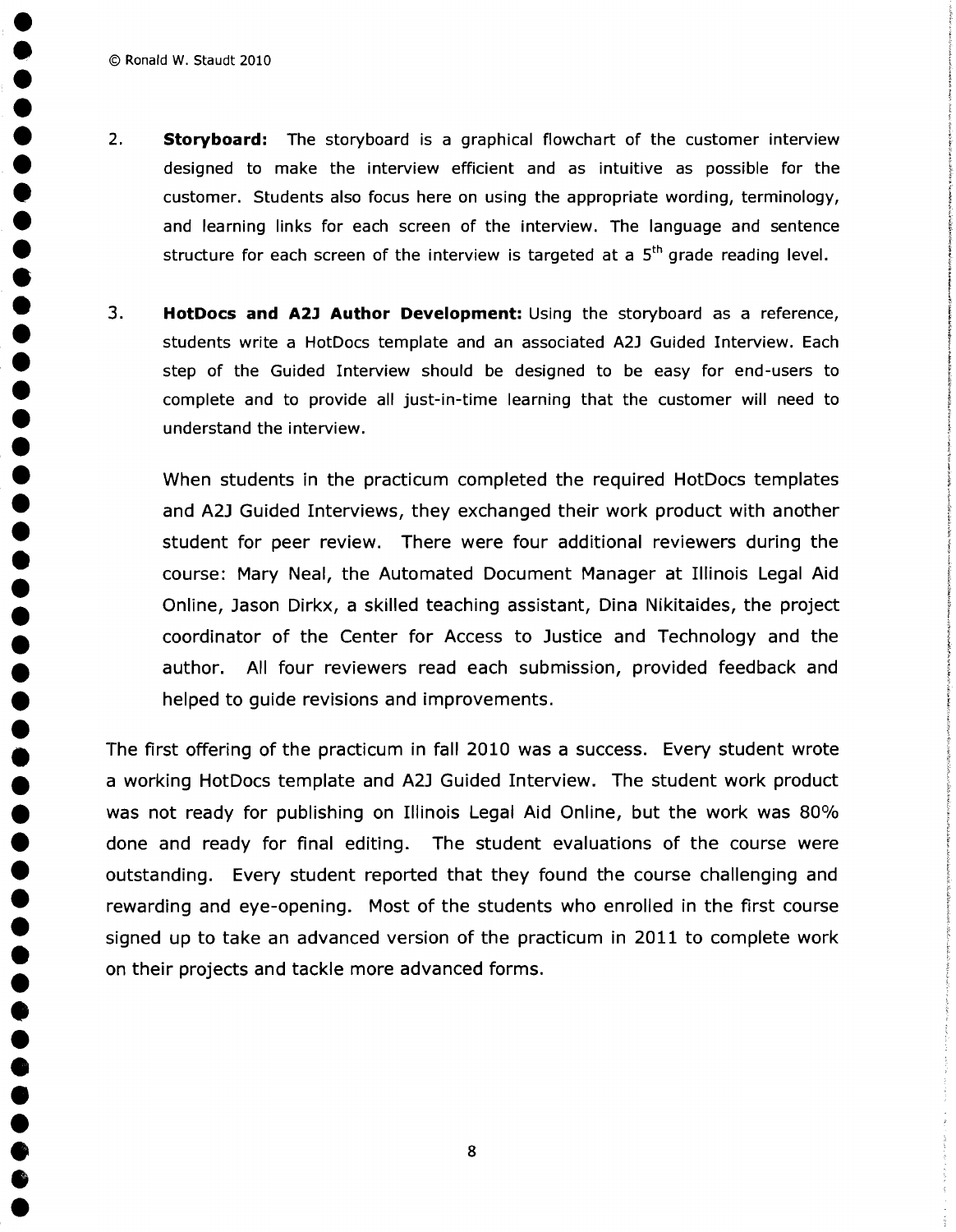© Ronald W. Staudt 2010 •

**•**<br>•

•<br>•

•<br>•

•<br>•

•<br>•

•<br>•

•<br>•

•<br>•

●<br>●

•<br>•<br>•

•<br>•<br>•

•<br>•

**••** 

•<br>•

<del>●</del><br>●

**••** 

**•**<br>•

•<br>•

•<br>•

•<br>•

**••** •<br>•<br>•

• **Apps 4 Justice Clinics Offer Powerful and Relevant Legal Education** • students in relevant skills and competencies.<sup>14</sup> Each student project requires<br>thorough and exhaustive research into the substantive and procedural law that<br>applies to use of the court form or other justice objective. Lik Apps 4 Justice Clinics also expose students to the heuristics of local practice. applies to use of the court form or other justice objective. Like other live clinics,<br>Apps 4 Justice Clinics also expose students to the heuristics of local practice.<br>Students learn how to actually get things done in the l Students learn how to actually get things done in the local courts. Apps 4 Justice Clinics also expose law students to emerging ethical issues about confidentiality, unbundling and cloud computing that face lawyers who adopt technology to improve the delivery of legal services.

 • Perhaps the most important competency is the ability to think systematically about the law. Planning and building a template and A2J Guided Interview to help self represented litigants to prepare a court form or other document demand a different kind of problem solving approach than the work of representing a single such client. This systematic problem solving is a key competency in reducing costs and<br>improving effectiveness of all repetitive work of lawyers, from legal aid to large improving effectiveness of all repetitive work of lawyers, from legal aid to large<br>multinational firms. New career paths for lawyers are emerging in elite law firms in • multinational firms. New career paths for lawyers are emerging in elite law firms in<br>• knowledge management, discovery management, practice systems development • Finantinational firms. New career paths for lawyers are emerging in enter aw firms in<br>• knowledge management, discovery management, practice systems development<br>• and even productivity systems like Six Siama. These new c and even productivity systems like Six Sigma. These new careers will demand the ability to think like a lawyer and the ability to think systematically.<sup>15</sup>

# • **Blueprint to Unleash the Educational Power and Justice Benefits of Apps 4 Justice** • **Clinics** •

• Following the CLEPR model, a new partnership between law schools and legal aid • centered on building and deploying technology tools to increase access to justice • would include a multiyear commitment with the following components:

 $^{14}$  See Rutter, supra at Note 3 for a description of similar courses at a number of law schools.<br><sup>15</sup> For an example of such a career and a guide to some of the tools used by lawyers to introduce

systematic thinking into their law practices, see, Marc Lauritsen, The Lawyer's Guide to Working Smarter with Knowledge Tools, American Bar Association (2010).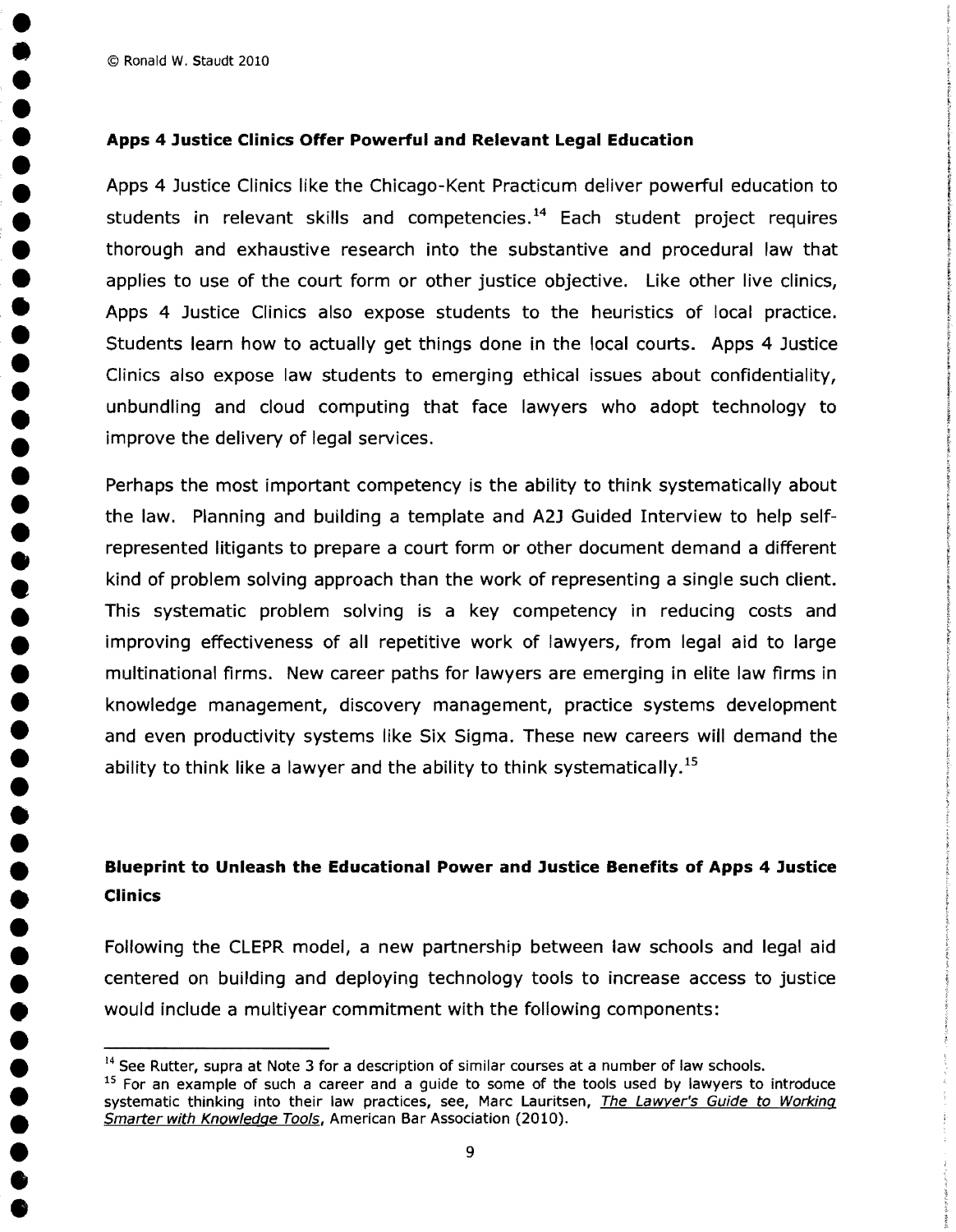© Ronald W. Staudt 2010 •

•

•<br>•

•<br>•

•<br>•

•<br>•

•<br>•

•<br>•

•<br>•

•<br>•

•<br>•

•<br>•

•<br>•

•<br>•

•<br>•

•<br>•

•<br>•

•<br>•

•<br>•<br>•

•<br>•

- 1. Starter grants to 5-10 schools to pilot this new curriculum, to test methods, to explore partnerships with local legal aid web site managers, to measure results and to report on the process.
- 2. Grants to build course materials, starter kits and online interactive systems to support the instruction. Distance learning infrastructure and richer • to support the instruction. Distance learning infrastructure and richer<br>• versions of both A2J Author.org and the HotDocs web tools are needed to versions of both A2J Author.org and the HotDocs web tools are needed to<br>make the instructors comfortable and effective. • FORTHE PERSON FIRE FRAMENCES 2014 AND TOOL.<br>
The make the instructors comfortable and effective.<br>
3. Funds to market this concept and the teach
- 11ake the instructors comfortable and enective.<br>3. Funds to market this concept and the teaching resources to law school<br>deans, clinicians, legal writing faculty and skills professors, including surveys deans, clinicians, legal writing faculty and skills professors, including surveys • of the target faculty groups, small regional workshops to build enthusiasm and awareness and one or two national gatherings, perhaps in conjunction with AALS or ABA.
- 4. Once validated at the pilot schools, matching grants to law schools to hire<br>teaching staff, probably adjunct professors at first, to offer Apps 4 Justice • teaching staff, probably adjunct professors at first, to offer Apps 4 Justice<br>Clinics that include student instruction in, and use of, document assembly • Clinics that include student instruction in, and use of, document assembly<br>tools for deployment on legal aid statewide web sites for low-income people. tools for deployment on legal aid statewide web sites for low-income people.<br>These grants would require law schools to offer credit for this learning • Cools for deproyment on regard and statewide web sites for fow income people.<br>• These grants would require law schools to offer credit for this learning<br>• experience and would require that the student product be targeted experience and would require law schools to oner credit for this learning<br>experience and would require that the student product be targeted for use by<br>real people seeking justice. real people seeking justice.
	- 5. Funds to maintain a matching service that would ensure that students are able to work on projects that are needed and those in need of authoring and software development have the trained law student resources they need to • build effective online systems for low-income customers. Boston has thousands of law students, Alaska, none.<br>6. Aggressive evaluation and study of the document assembly templates and
- 6. Aggressive evaluation and study of the document assembly templates and • C. Aggressive evaluation and study of the document assembly templates and<br>• A2J Author Guided Interviews as they touch end users and the courses as<br>• law students work through the early educational experiences. We need m law students work through the early educational experiences. We need much better metrics about the impact in the courthouse of the online systems that are already in place and constant assessment of new systems deployed • through this curriculum. Also, the curriculum and the student learning successes and failures should be studied.  $\bullet$  10  $\bullet$  10